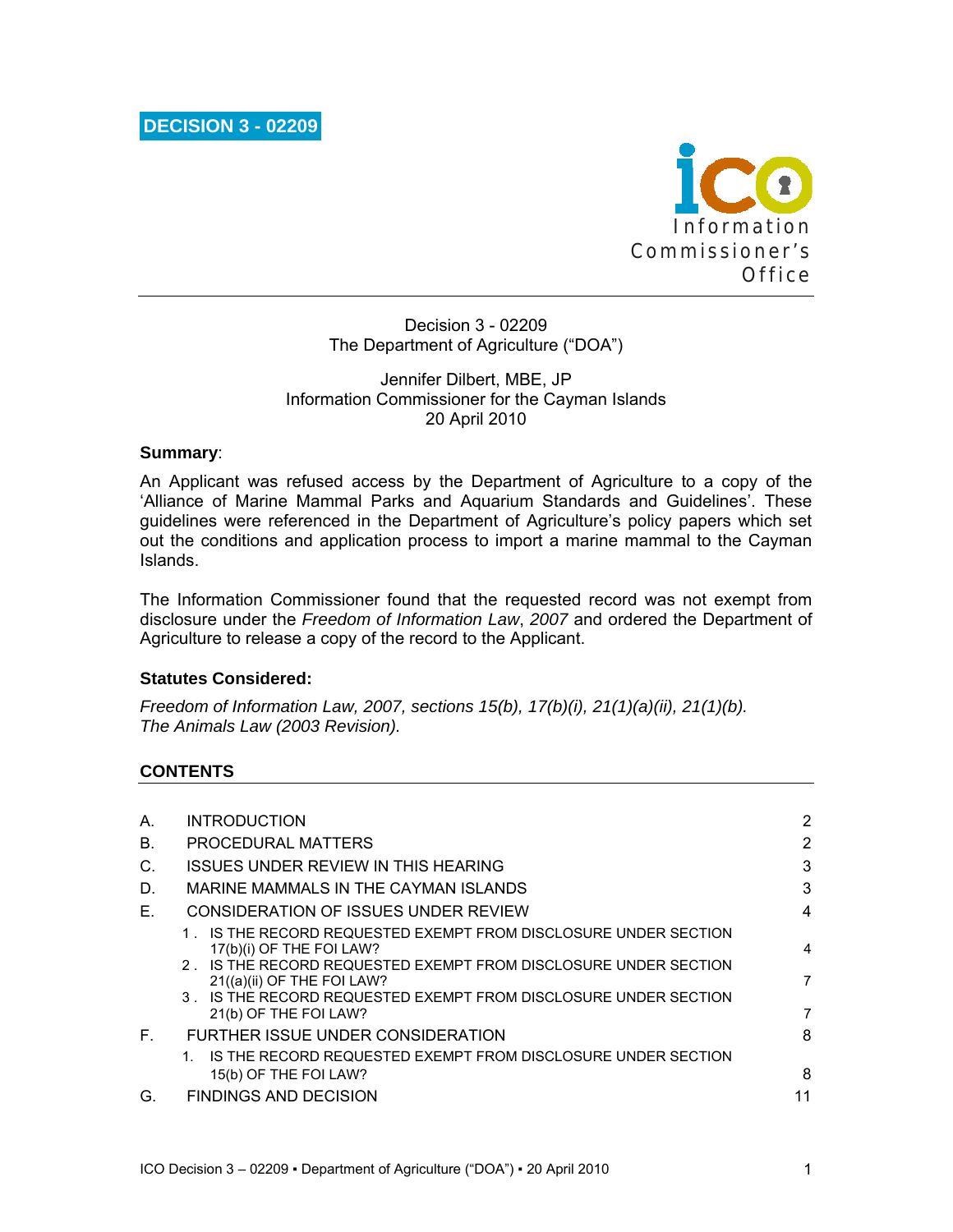# **A. INTRODUCTION**

- [1] On 6 May 2009, the Applicant requested a copy of the 'Alliance of Marine Mammal Parks and Aquarium Standards and Guidelines ("Standards and Guidelines")' from the Department of Agriculture ("DOA").
- [2] The DOA refused access to the Standards and Guidelines citing section 17 (b)(i) of the *Freedom of Information Law, 2007* ("FOI Law"). An internal review of the request was conducted by the Chief Officer of the Public Authority ("PA") who upheld the decision of the DOA to withhold the responsive record. In August 2009, the matter was appealed to my office and as per the procedures of the Information Commissioner's Office ("ICO"), an attempt to resolve the matter through mediation was made. The issues were not resolved and the matter proceeded to a formal Hearing before me.

# **B. PROCEDURAL MATTERS**

- [3] I invited the Alliance of Marine Mammal Parks and Aquariums ("AMMPA" or "The Alliance") to be a Third Party to the Hearing. AMMPA is based in the United States and describes itself as "an international association representing marine life parks, aquariums, zoos, research facilities, and professional organizations dedicated to the highest standard of care for marine mammals and to their conservation in the wild through public education, scientific study an wildlife presentations"<sup>1</sup>.
- [4] Within the set deadlines for the Hearing, AMMPA requested that they be allowed to add exemptions to the Hearing. **I decided that as the Third Party was not directly involved in the mediation process, and may not have had the opportunity to provide their input on which exemptions should be used by the Public Authority, I would allow two of the Third Party's requested exemptions to be added to the Hearing.**
- [5] In this specific and unique situation, I allowed the additional exemptions from the Third Party as a gesture of fairness. It is not the policy of the ICO to consider exemptions from other parties and instead we require all grounds for exemption to be applied by the PA who bears the responsibility to prove that it has acted in accordance with the Law. It should be noted that prior to the Hearing and throughout the processing of this request, and indeed in response to a previous request for this record<sup>2</sup>, the only exemption ever stated by the Public Authority and the Third Party related to Section  $17(b)(i)$  – that is, that release of the record would constitute an actionable breach of confidence.
- [6] The day after the deadline for objections to the Notice of Hearing and Fact Report, the Public Authority asked to add new exemptions to this Hearing. **I decided that the DOA had ample time to add exemptions at several points leading up to the formal Hearing and I would not allow additional exemptions to be added.** The PA objected to my ruling on this matter and requested an adjournment so that judicial review could be

l

<sup>&</sup>lt;sup>1</sup> Initial Submission of the AMMPA, submitted 1 March 2010, page 2<br><sup>2</sup> Affidavit of Brian Crichlow, submitted 1 March 2010, paragraph 12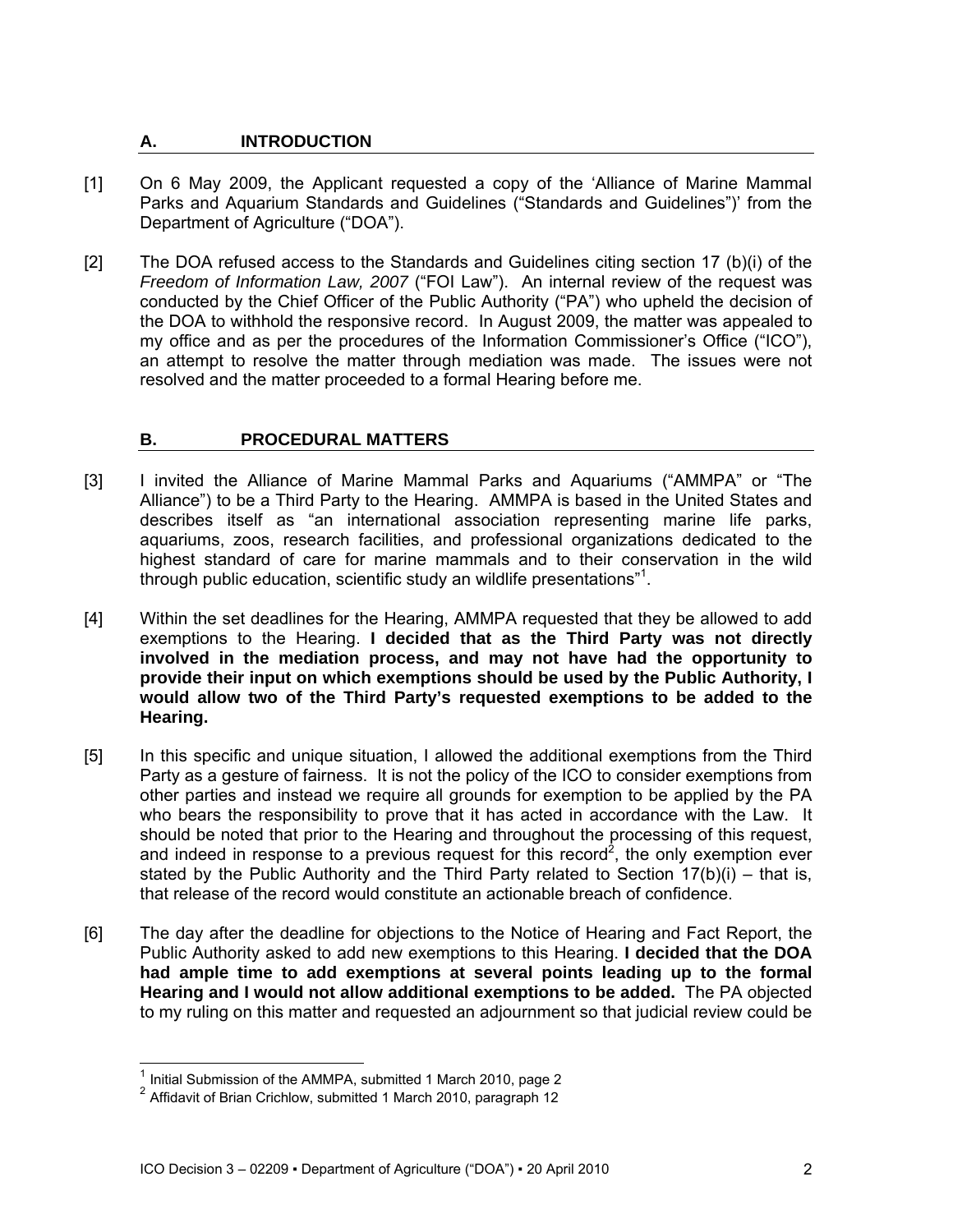sought. I informed the PA that the hearing would proceed and that they were able to apply to the Grand Court for judicial review once my decision in this Hearing was given.

[7] It must be highlighted that that under section 43(2) of the FOI Law, in any appeal, the burden of proof shall be on the public authority to show that it acted in accordance with its obligations under this Law. The DOA stated in its submission, and this view has been mirrored by the Third Party, that the Information Commissioner is not restricted to a determination of the appeal solely on the grounds relied on by the respondent, and that she is statutorily obligated to consider all other relevant exemptions even when not raised by the respondent. I do not support this view. Such action would mean that the Information Commissioner would need to argue all exemptions possible under the Law in any appeal. In addition, in the interest of judicial fairness, the applicant would also need to be given an opportunity to make submissions on each and every exemption under the Law. I do not consider that this was the intention of the FOI Law, as it states clearly that the burden of proof lies with the public authority.

# **C. ISSUES UNDER REVIEW IN THIS HEARING**

- [8] The issues to be decided in this Hearing are:
	- 1. **Section 17(b)(i)** Would release of the record constitute an actionable breach of confidence?
	- 2. **Section 21(1)(a)(ii)** Would disclosure of the record reveal information of a commercial value, which value would be, or could reasonably be expected to be, destroyed or diminished if the information were disclosed?
	- 3. **Section 21(1)(b)** Would disclosure of the record reveal that it contains information concerning the commercial interest of any person or organization and the disclosure of that information would prejudice those interests?

## **D. MARINE MAMMALS IN THE CAYMAN ISLANDS**

[9] There are currently two captive dolphin facilities in operation in the Cayman Islands. Neither is a listed member of the Alliance of Marine Mammal Parks and Aquariums. The DOA published, at a date not confirmed to me, a document entitled "*Conditions Governing the Importation, Housing, Husbandry and use of Bottlenose Dolphins in the Cayman Islands*", which sets out importation conditions in accordance with *The Animals Law (2003 Revision).* The DOA advises in this document that "persons interested in importing bottlenose dolphins for public display in the Cayman Islands [are] required to satisfy certain conditions prior to [being] granted an import permit". These conditions state that "the guidelines referred to in this document are the Standards and Guidelines (2003) document of the Alliance of Marine Mammal Parks and Aquariums (AMMPA)".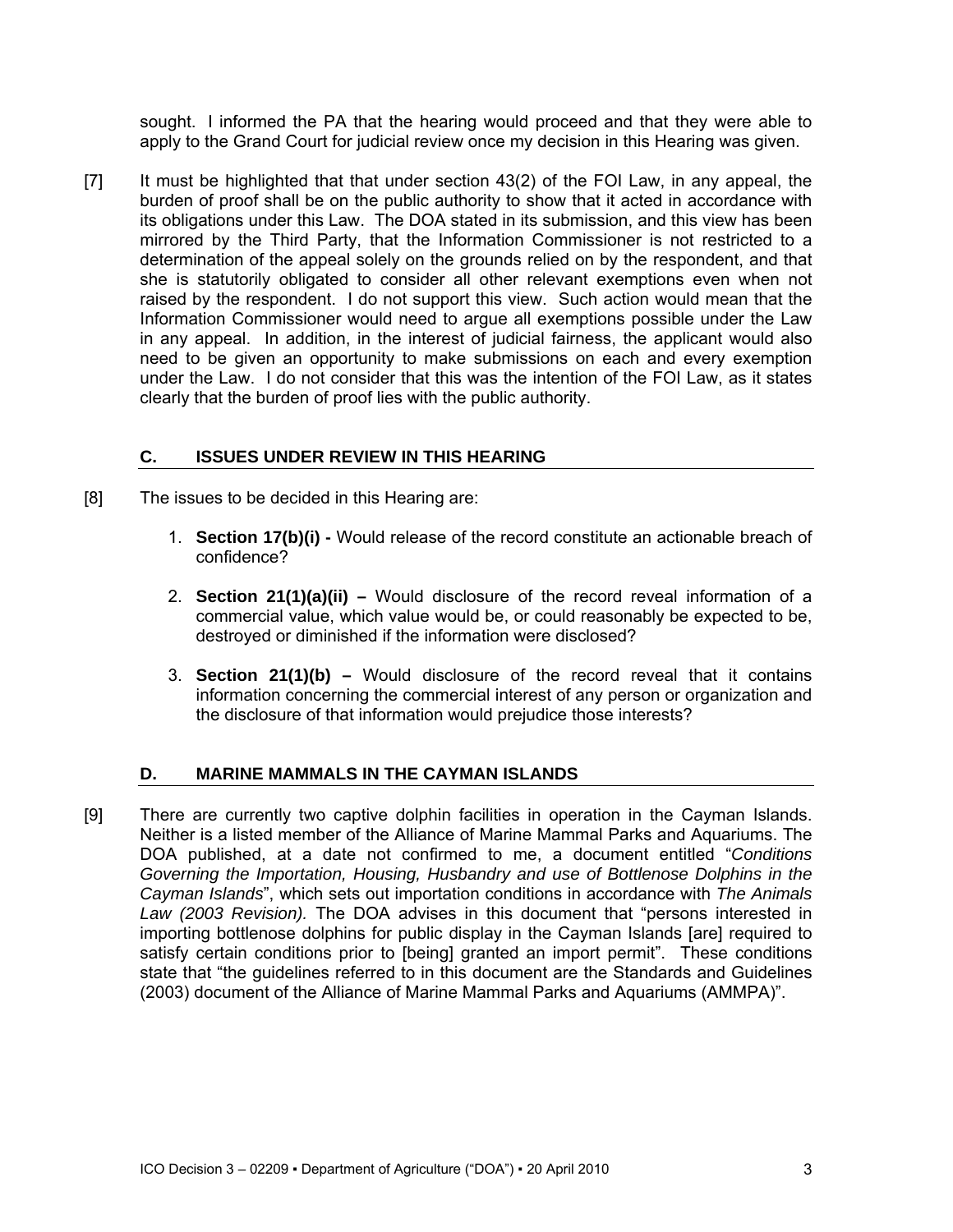## **E. CONSIDERATION OF ISSUES UNDER REVIEW**

## **1** . **IS THE RECORD REQUESTED EXEMPT FROM DISCLOSURE UNDER SECTION 17(b)(i) OF THE FOI LAW?**

[10] The DOA denied access to the requested record on the grounds that it is exempt pursuant to section 17(b)(i) of the FOI Law. This section states that an official record is exempt from disclosure if the disclosure thereof would constitute an actionable breach of confidence.

### **1(a) The position of the DOA and AMMPA**

- [11] In its submission, the DOA argues that the AMMPA provided them with the document on the basis that it would be held in confidence and that it would be used for internal purposes only. It was intended to assist the DOA in formulating its policy on the importation, housing, husbandry and use of bottlenose dolphins in the Cayman Islands. There was no contractual relationship between the DOA and AMMPA, and, as testified in an affidavit by the Acting Assistant Director, the DOA has been unable to locate earlier correspondence between itself and the AMMPA expressly stating that the document was being made available to the DOA on a confidential basis only. However, he attests that there was always an understanding of confidentiality, and attaches a copy of a memorandum (unsigned) between the then Permanent Secretary and the Chief Agricultural & Veterinary Officer, dated 17 October 2006 which states that the document is provided "with the caveat that the document is not to be shared with external organizations or entities ..."
- [12] In addition, the DOA states that in referencing the AMMPA Standards and Guidelines in its own policy document, the DOA erroneously cited the document in its entirety instead of quoting the sections it intended to adopt. They advise that the policy document is no longer in use, and that a new document will be issued which will not make specific reference to the Alliance document.
- [13] The DOA also provides a copy of a letter from AMMPA dated 5 February, 2009, which states that the document had been provided to the DOA in the strictest confidence. This letter was provided in the light of another Freedom of Information request for the Standards and Guidelines document that was made on 15 January, 2009 by an applicant. The Applicant had also requested this document on 7 July 2006, directly from AMMPA and was advised that "the Alliance does not distribute its Standards and Guidelines".
- [14] Given all of the above, the DOA argues that the document possesses the necessary quality of confidence. They submit that the record, "though not classifying as a trade secret, is of a highly confidential nature as it reflects a body of Standards and Guidelines created by professionals who have devoted an enormous amount of time to combine the document for the guidance of governments and other practitioners within this particular industry".
- [15] The DOA attests that the document has not entered the public domain as the Alliance allows only limited access to the record. They submit that the erroneous reference to the record in the DOA's policy document does not constitute a breach of confidentiality.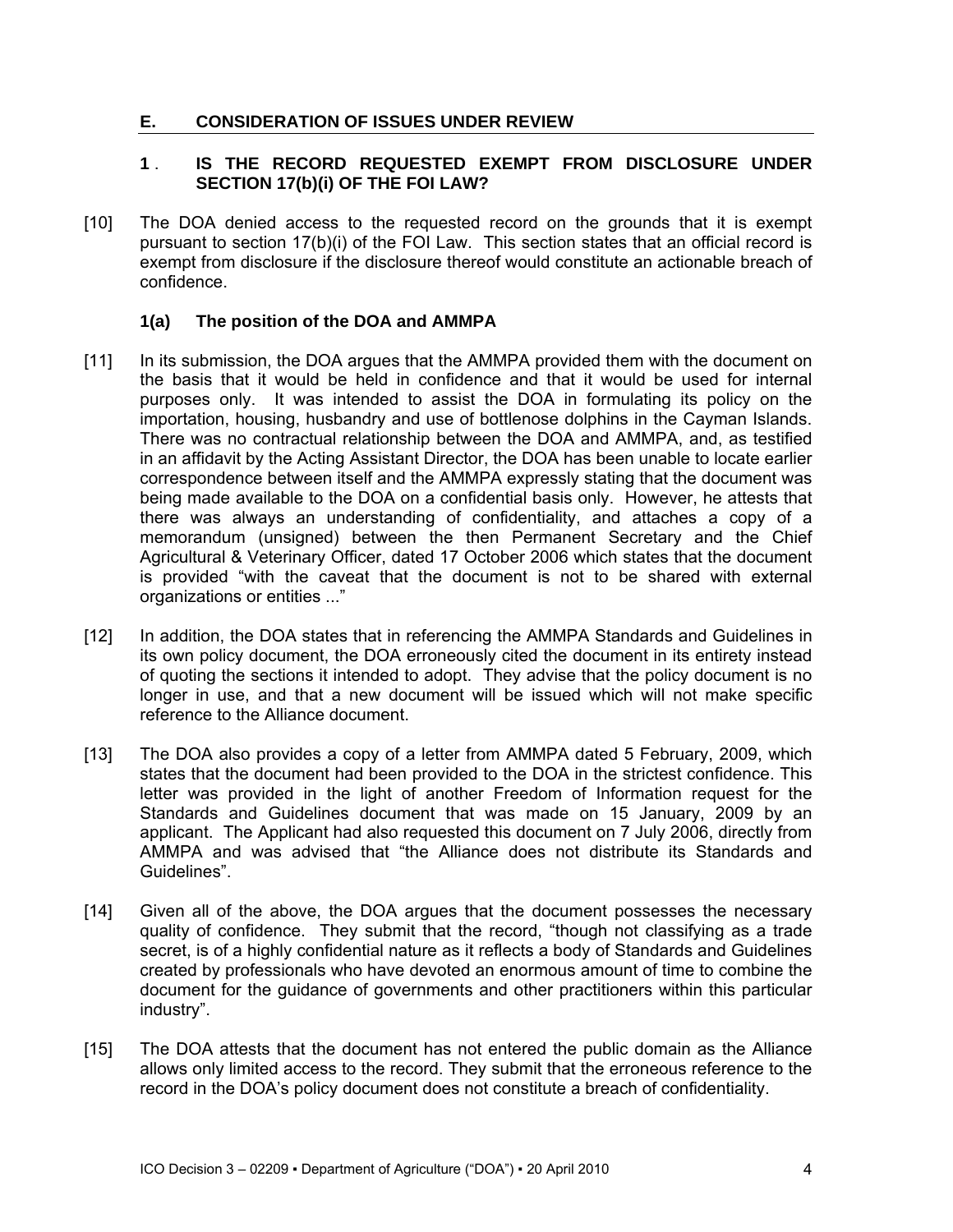- [16] With respect to unauthorized use of the information, the DOA submits that disclosure of the record would be in conflict with the undertaking given to hold the record in confidence and for internal use only, and that disclosure to the Applicant and to the public at large would not have been authorized by the AMMPA.
- [17] The DOA submits that "upon an amendment to the policy document, the content of the record will no longer form a part of the condition to be satisfied by a potential importer". Further, as the granting of import permits has been suspended since October 2006, the interest of the public would therefore not be served by granting access to a document as the conditions specified therein will not be imposed on the public.
- [18] In its submission, AMMPA states that its Standards and Guidelines are proprietary property of the Alliance and its members. The document represents an enormous investment of time and resources and is regularly reviewed and updated. It says that where the Alliance makes its Standards and Guidelines available to a government agency, it only does so in the strictest confidence and upon assurance by the Government that such information is to be maintained as confidential and used merely as background or a reference guide. The Alliance would "unequivocally view release of its Standards and Guidelines as an actionable breach of confidence".

# **1(b) The Applicant's position**

[19] The Applicant essentially argues that the Cayman Islands Government is not at liberty to enter into any arrangement with a third party to keep secret from the public, information which is a part of a regulatory document. The Applicant states that the AMMPA Standards and Guidelines are the Government's published requirement under the authority of the Animals Law to which all facilities holding and displaying dolphins in the Cayman Islands must comply in their operations. This document must be a readily available public document as are all other laws, regulations and standards/codes adopted by the Cayman Islands Government from foreign organizations or jurisdictions for use by the Cayman Islands Government to establish standards of operation in the Cayman Islands".

### **1(c) Discussion and finding – Is the record requested exempt from disclosure under section 17(b)(i) of the FOI Law?**

- [20] In order for a case of breach of confidence to succeed (in the event of no contract), three elements are normally required<sup>3</sup>;
	- *(i) the document must have the necessary quality of confidence about it;*
	- *(ii) the information must have been imparted in circumstances importing an obligation of confidence; and*
	- *(iii) there must be an unauthorized use of that information to the detriment of the party communicating it.*
- [21] However, even if these three criteria are met, there is still a common law public interest defence to the disclosure of the document. I discuss these three elements below:

l

 $^3$  Coco v. A. N. Clark (Engineers) Ltd [1969] RPC 41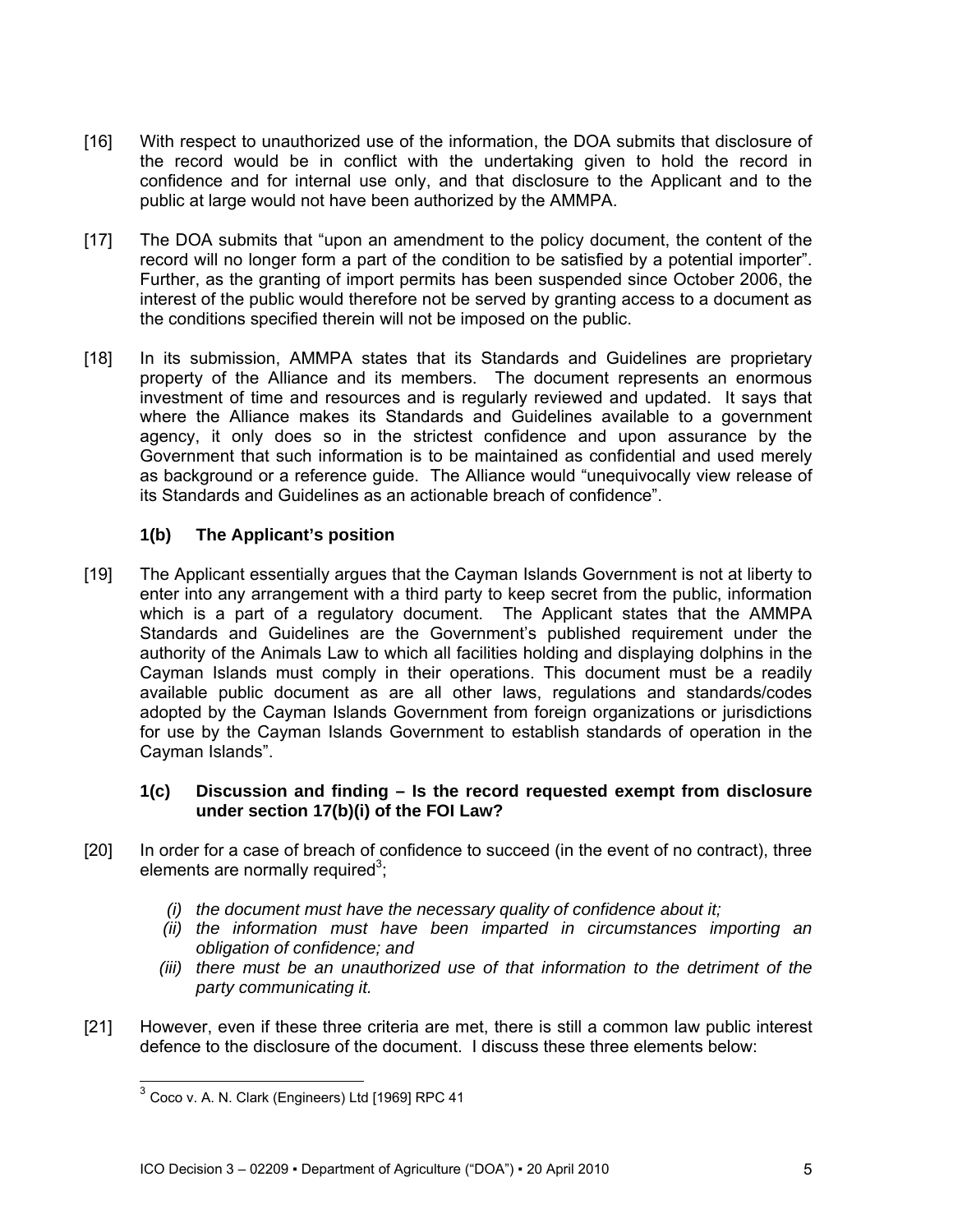- [22] (i) First, on examination of the document, I am not satisfied that the document has the necessary quality of confidence about it. The document is not marked "confidential", and instead states on its cover that - "THESE STANDARDS AND GUIDELINES ARE MEANT TO ENHANCE AND COMPLIMENT, NOT DUPLICATE, GOVERNMENT STANDARDS FOR THE CARE AND MAINTENANCE OF MARINE MAMMALS". The guidelines would have to be seen and considered by any party seeking to become a member of the Alliance, as membership is contingent upon complying with the guidelines.
- [23] In addition, while the DOA admits to an erroneous reference to the document in its entirety, it did at least intend to quote the sections that would form a part of their policy document - "Conditions Governing the Importation, Housing, Husbandry, and use of Bottlenose Dolphins in the Cayman Islands". This lends itself to being a public document as it pertains to conditions set out under *The Animals Law (2003 Revision).*
- [24] Finally, with respect to the confidentiality of the document, the AMMPA themselves provided the Applicant with an abbreviated version of their then current Marine Park Standards and Guidelines in February of 2006.
- [25] I am therefore not satisfied that condition (i) above applies and that the document has the necessary quality of confidence about it.
- [26] (ii) While it is now being submitted that AMMPA imparted the document to the Public Authority on the understanding that it would be kept confidential, this claim for confidentiality follows the request for the document being made. The DOA has been unable to locate earlier correspondence between itself and AAMPA expressly stating that the document was confidential. I find it noteworthy that the reference to confidentiality in the Chief Agricultural and Veterinary Officer's memorandum, dated 17 October 2006 and referenced earlier, goes on to state "with the caveat that the document is not to be shared with external organizations or entities, in particular the local group objecting to the establishment of captive dolphin programs in the Cayman Islands" [my emphasis].
- [27] I see no evidence that the DOA gave any undertaking of confidentiality, and indeed it used and referenced the document publicly as part of conditions attached to a Law of the Cayman Islands. The document thereby must be seen to have entered the public domain. I would agree with the Applicant that the document must be a readily available public document.
- [28] I see no conclusive evidence that at the time of the document was provided to the DOA, there was an obligation of confidence and that condition (ii) is met.
- [29] (iii) Finally, I do not find that detriment to any party due to disclosure has been persuasively demonstrated nor has any evidence been presented to me to that effect.
- [30] In any event, even if the three elements normally required for a breach of confidence to succeed had been met, a common law public interest test must be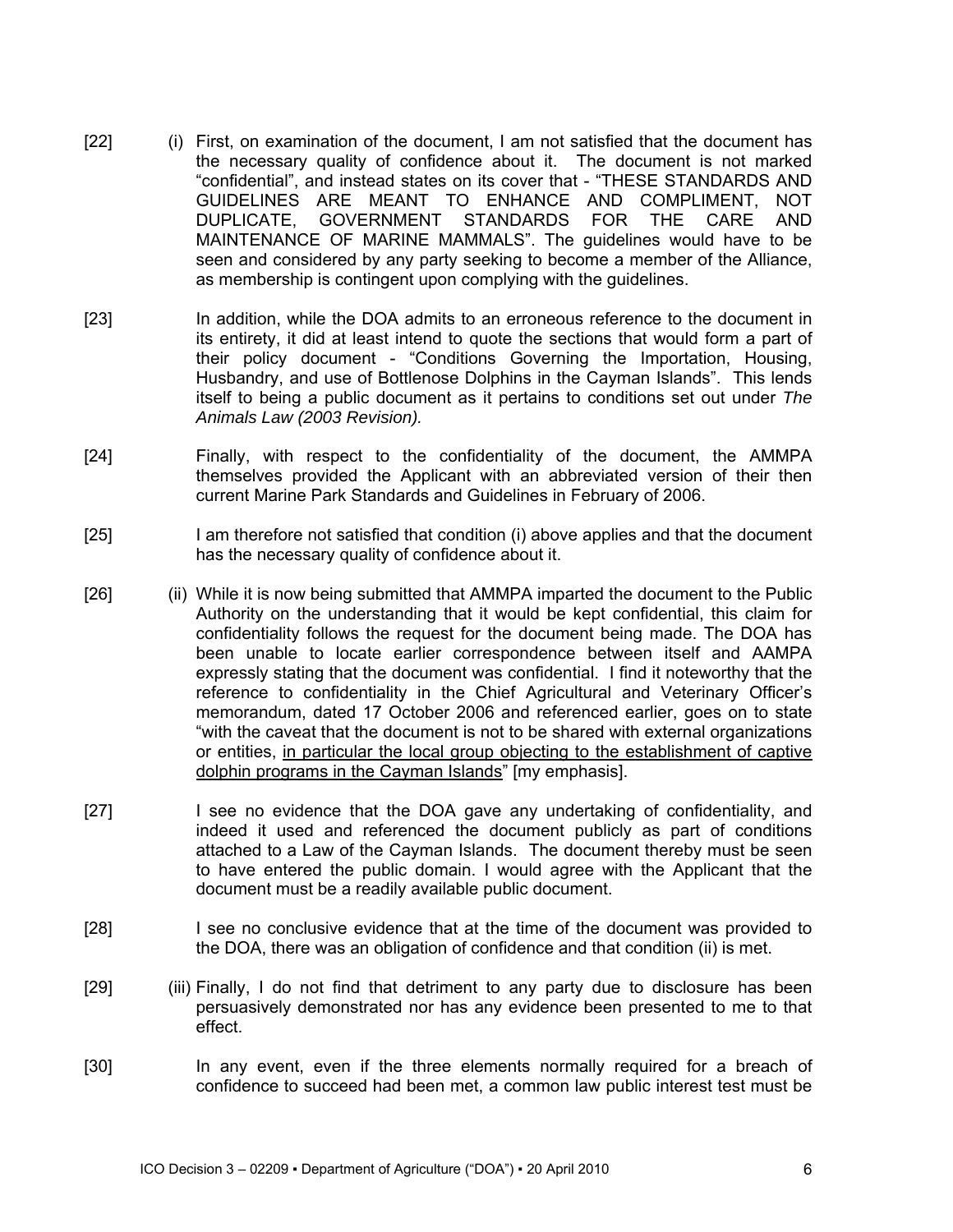applied. In this case, the public interest in disclosure of the responsive record outweighs the public interest in maintaining confidentiality. The document forms part of government published guidelines and in the public interest, it should be available to the public.

### [31] **I therefore find that the document requested is not exempt from disclosure under section 17(b(i) of the FOI Law.**

### **2** . **IS THE RECORD REQUESTED EXEMPT FROM DISCLOSURE UNDER SECTION 21((a)(ii) OF THE FOI LAW?**

- [32] AMMPA states that the information contained in the document has commercial value, that would, or could reasonably be expected to be, destroyed or diminished if the information were disclosed beyond the Alliance's members or others provided it only in consideration that it be held in the strictest of confidence. They state that use or misuse of the Alliance Standards and Guidelines by others not directly authorized by the Alliance could impair the Alliance's interests.
- [33] The Applicant points out that similar Standards used in the UK and other jurisdictions are readily available to the public.

## **Discussion and finding:**

- [34] Neither the Public Authority nor the Third Party has provided evidence as to any independent value attached to the information contained in the document. There are references to the enormous amount of time professionals have devoted to combine the document for the guidance of governments and other practitioners within this particular industry. They do not state however in what way the value of the information would be or could reasonably be destroyed or diminished if the information were disclosed.
- [37] **I find that section 21(a)(ii) of the FOI Law does not apply to the requested record.**

## **3** . **IS THE RECORD REQUESTED EXEMPT FROM DISCLOSURE UNDER SECTION 21(b) OF THE FOI LAW?**

- [38] The issue under review is if the disclosure of the records would reveal that it contains information concerning the commercial interest of any person or organization and the disclosure of that information would prejudice those interests.
- [39] No further arguments are put forward to support the use of this exemption other than a statement from the Alliance that "use or misuse of the Alliance's Standards and Guidelines by others not directly authorized by the Alliance could impair the Alliance's interests".

#### **Discussion and finding:**

[40] Section 21(b) is intended to protect information (other than trade secrets and commercial information), the disclosure of which would prejudice commercial interests. As with any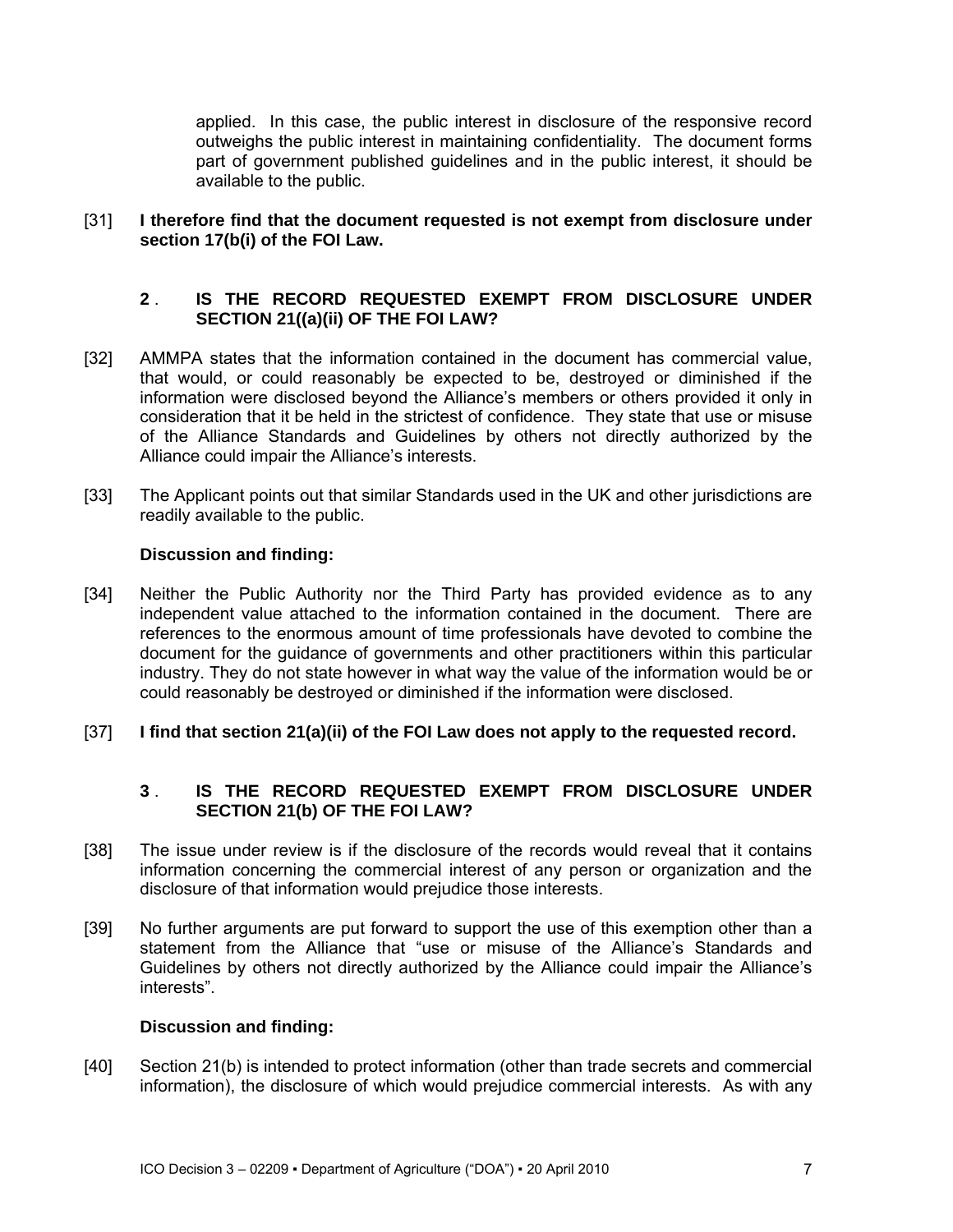exemption, it is not enough to simply assert that harm will materialize. The threshold is high ("would prejudice") and there must be objective and reasonable evidence of the likelihood of harm. This section should not be used to withhold information simply because a third party objects to its disclosure. The DOA and the Alliance have failed to convince me that the disclosure of the record would reveal that it contains information concerning the commercial interest of any person or organization and the disclosure of that information would prejudice those interests.

## [41] **I find that section 21(1)(b) of the FOI Law does not apply to the requested record.**

# **F. FURTHER ISSUE UNDER CONSIDERATION**

[42] **Upon thorough review of the submissions presented, I have decided to consider the section 15(b) exemption, which had been sought by the Third Party, and to consider the arguments put forward by the Third Party and the Public Authority on the application of this exemption.** 

### **1. IS THE RECORD REQUESTED EXEMPT FROM DISCLOSURE UNDER SECTION 15(b) OF THE FOI LAW?**

[43] The issue being considered is of the record exempt from disclosure in that it contains information communicated in confidence to the Government by or on behalf of a foreign government or by an international organization.

## **1(a) The position of the DOA and the AMMPA**

[44] The Public Authority and the Third Party argue that the responsive record contains information communicated in confidence to the Government of the Cayman Islands by an international organization and is therefore exempt from disclosure under section 15(b) of the FOI Law. They contend that the Alliance is an international organization, recognized as a Non-Government Organization by the Convention on International Trade in Endangered Species, and the Convention on Migratory Species. The AMMPA further contends that:

> It is the Alliance's policy never to share our Standards and Guidelines without first being assured that the document will be kept confidential. We must receive assurance that the document will be kept in the strictest confidence before sending it to the requesting government. Without that pledge, the document is not sent.

[45] The DOA also states in its submission that "the terms on which the record was obtained required that it be held in confidence and the circumstances in which it was obtained made it reasonable for the government or organization to expect that it will be so held". In the absence of any documented evidence, either on the part of the Alliance or the DOA stating that the document was provided or received in confidence, the DOA has supplied me with affidavits that attest to this assertion. In the affidavit of Brian Crichlow dated 1 March 2010, he states that: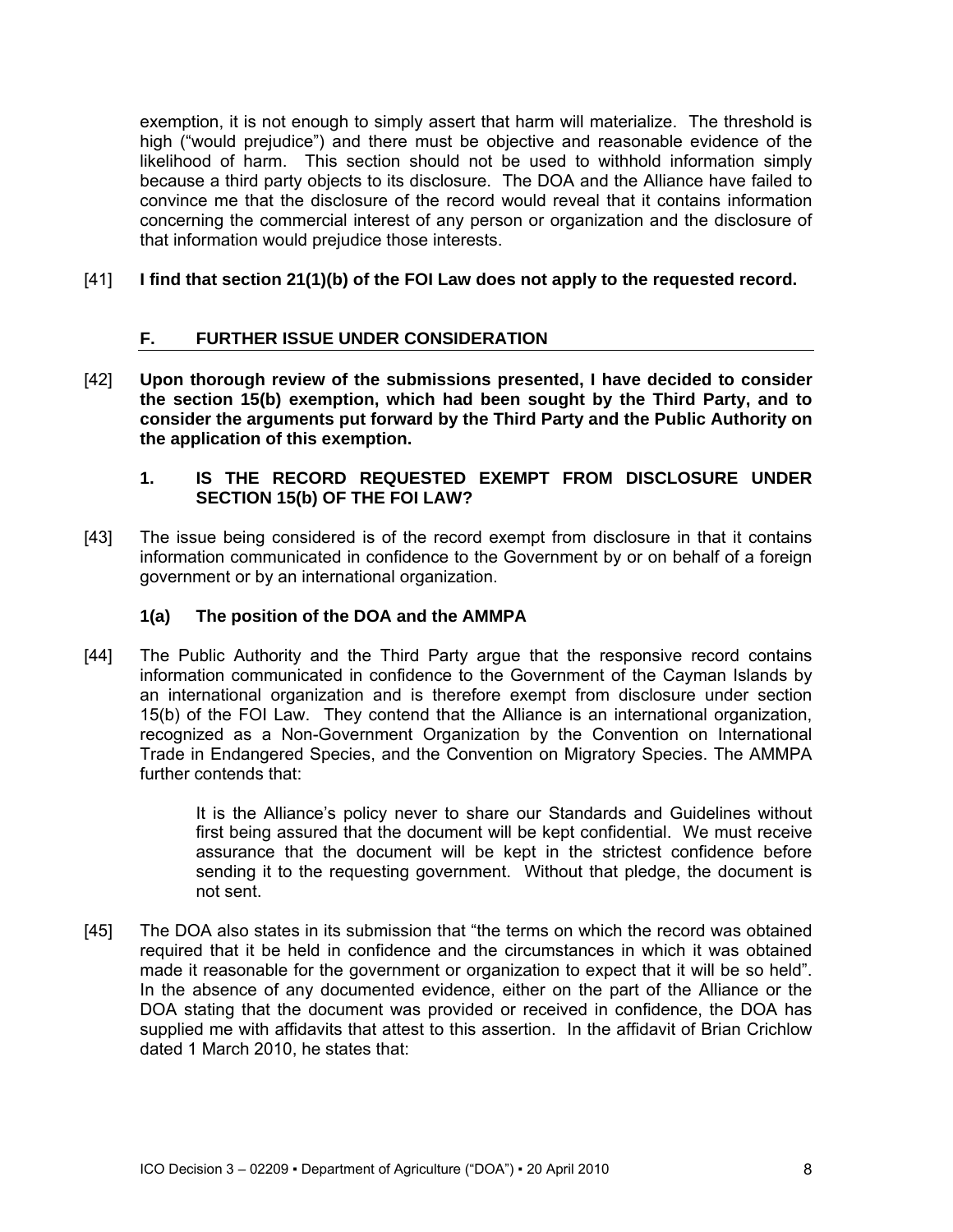The DOA has been unable to locate the earlier correspondence between itself and the Alliance expressly stating the document was being made available to the DOA on a confidential basis for its internal use only. However, in early 2009 when reviewing the matter I was verbally advised by Dr. Alfred Benjamin former Chief Agricultural and Veterinary Officer who is no longer employed to the DOA that from the outset, the Alliance agreed to provide the standards and guidelines to the DOA on the condition that they were kept confidential.

Mr Crichlow also attaches a copy of a later email from the Executive Director of the Alliance, dated September 2008 in which the Alliance provides their latest standards and guidelines, and asks that "as in the past, I appreciate you keeping these confidential and for your use only".

[46] The DOA also submits an affidavit by Alfred Benjamin dated 1 March 2010, in which he states "[the Alliance] willingly shared information with me…with the understanding that the guidelines could be adapted for use in our regulatory framework but with a caveat that the document which is owned by its membership must remain private and confidential."

### **1(b) The position of the Applicant**

[47] The Applicant questions whether the DOA could have reasonably made a pledge to keep a document confidential and then used it as part of a regulatory document which would have to be made available to the public. The Applicant contests that:

> Given the vigorous efforts by the DOA and the AMMPA to now block the release of the "*guidelines*", currently a Cayman Islands regulatory document that the AMMPA would have kept the confidentiality agreement in a fireproof safe and the AMMPA's lawyers would have ensured that the agreement stated that the "*guidelines*" must not be referenced in any jurisdiction's regulatory documents. The AMMPA is too good an organization to have allowed this oversight to have occurred.

#### **1(c) Discussion and finding – Is the record requested exempt from disclosure under section 15(b) of the FOI Law?**

- [48] I accept that the Alliance can be classed as an international organization, and concede that one of the requirements for the application of this exemption is met. An assessment is needed therefore as to whether the information was "communicated in confidence". Section 15(b) is a "class-based" exemption. This means, that if the content of the record is indeed "information communicated in confidence by...an international organization" the record is exempt. It is not necessary for the Public Authority to establish that any harm or prejudice will result from the disclosure.
- [49] The *Freedom of Information Law, 2007* refers to information "communicated" in confidence. Other FOI Laws refer to information being supplied, provided or received in confidence. It is my opinion that in using the word "communicated" the Law intended for there to be an implicit or explicit agreement or understanding of confidentiality on the part of both those supplying and receiving the information. There should be clear evidence of the confidentiality of the communications, not just after the fact assertions.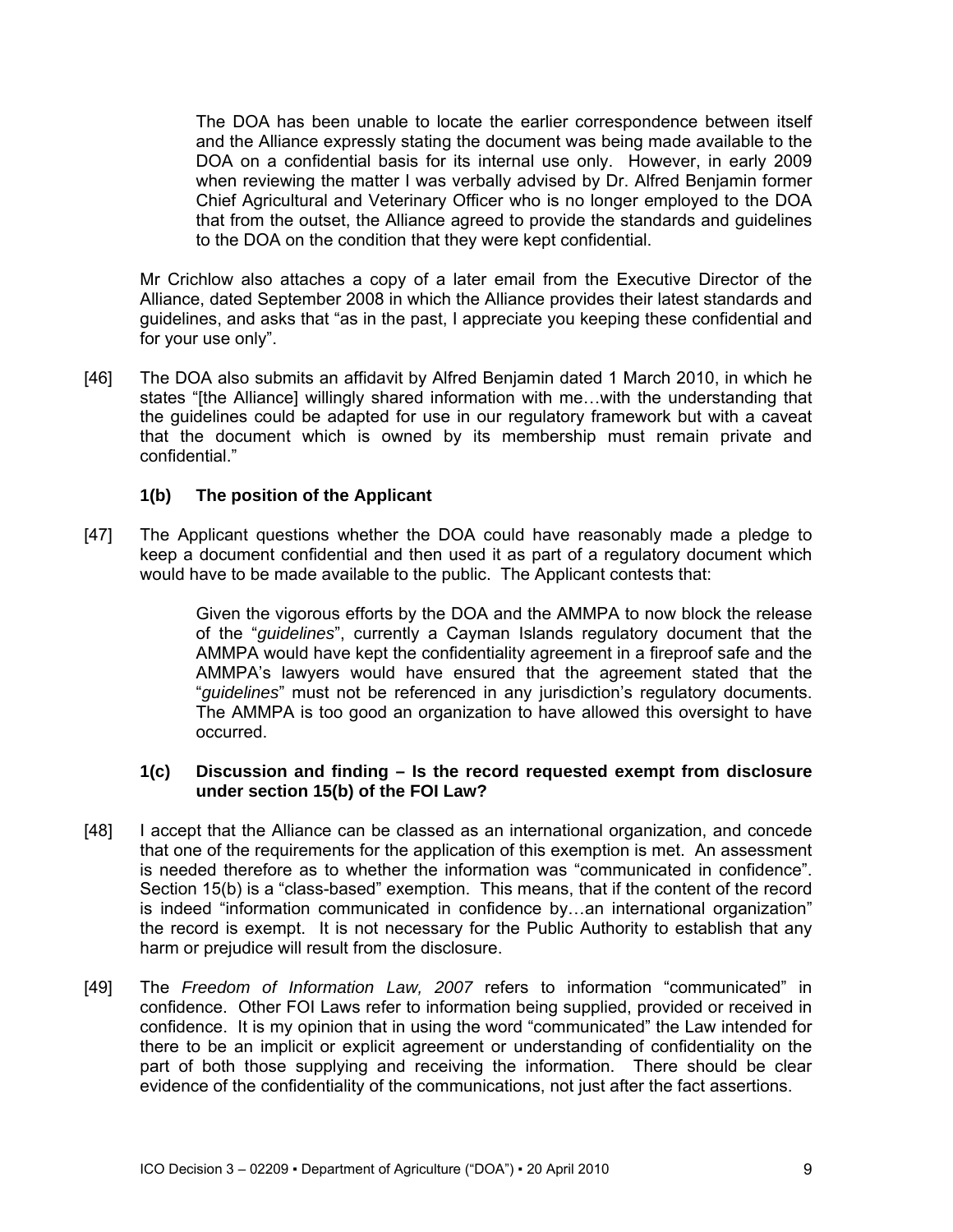- [50] In this case, it can be argued that the Alliance made at least after the fact assertions that it expected the document to be kept confidential. However, the DOA has failed to provide me with persuasive evidence that it gave any assurances to the Alliance that it would keep the document confidential, and indeed it did not do so, as the document was referred to in a public policy document. Referring to the affidavit of Alfred Benjamin noted above, how could the DOA put the Alliance Guidelines and Standards into its regulatory framework, and at the same time expect that they be kept private and confidential? In my view the two actions are not congruent.
- [51] In 1999<sup>4</sup>, David Loukidelis, Information and Privacy Commissioner of British Columbia, stated that public bodies should look at the intentions of both parties in order to determine if the information was "received in confidence", and considers the indicators of confidentiality in such cases. Some of the factors listed can be helpfully applied to this case. These include:

### *i. What is the nature of the information? Would a reasonable person regard it as confidential? Would it ordinarily be kept confidential by the supplier or the recipient?*

[52] The information is a set of standards and guidelines, the purpose for which is to help ensure best practice in the care and maintenance of marine mammals. I would not expect that a reasonable person would regard the document as confidential. The supplier has indicated that its usual practice is to keep the document confidential, but similar bodies do make their equivalent documents publicly available. The recipient has not treated the document as confidential.

## *ii. Was the record prepared for a purpose that would not be expected to require or lead to disclosure in the ordinary course?*

- [53] It is difficult to see how a document can be meant to "enhance and compliment…government standards for the care and maintenance of marine mammals" as stated in the document, and at the same time be considered confidential.
	- *iii. Was the record in question explicitly stated to be provided in confidence? It is important to note that this may not be enough in some cases, since other evidence may show that the recipient in fact did not agree to receive the record in confidence or may not actually have understood there was a true expectation of confidentially.*
- [54] The record in question has not been explicitly stated to have been provided in confidence. I have not been able to glean from the material submitted to me the respective dates that the document was referred to in a published document by the DOA, as compared to the unsigned Memo to the Permanent Secretary from the Chief Agricultural and Veterinary Officer that refers to the document not being shared with external organizations. The DOA does not demonstrate an

 4 Office of the Information & Privacy Commissioner, British Columbia, Order No. 331 – 1999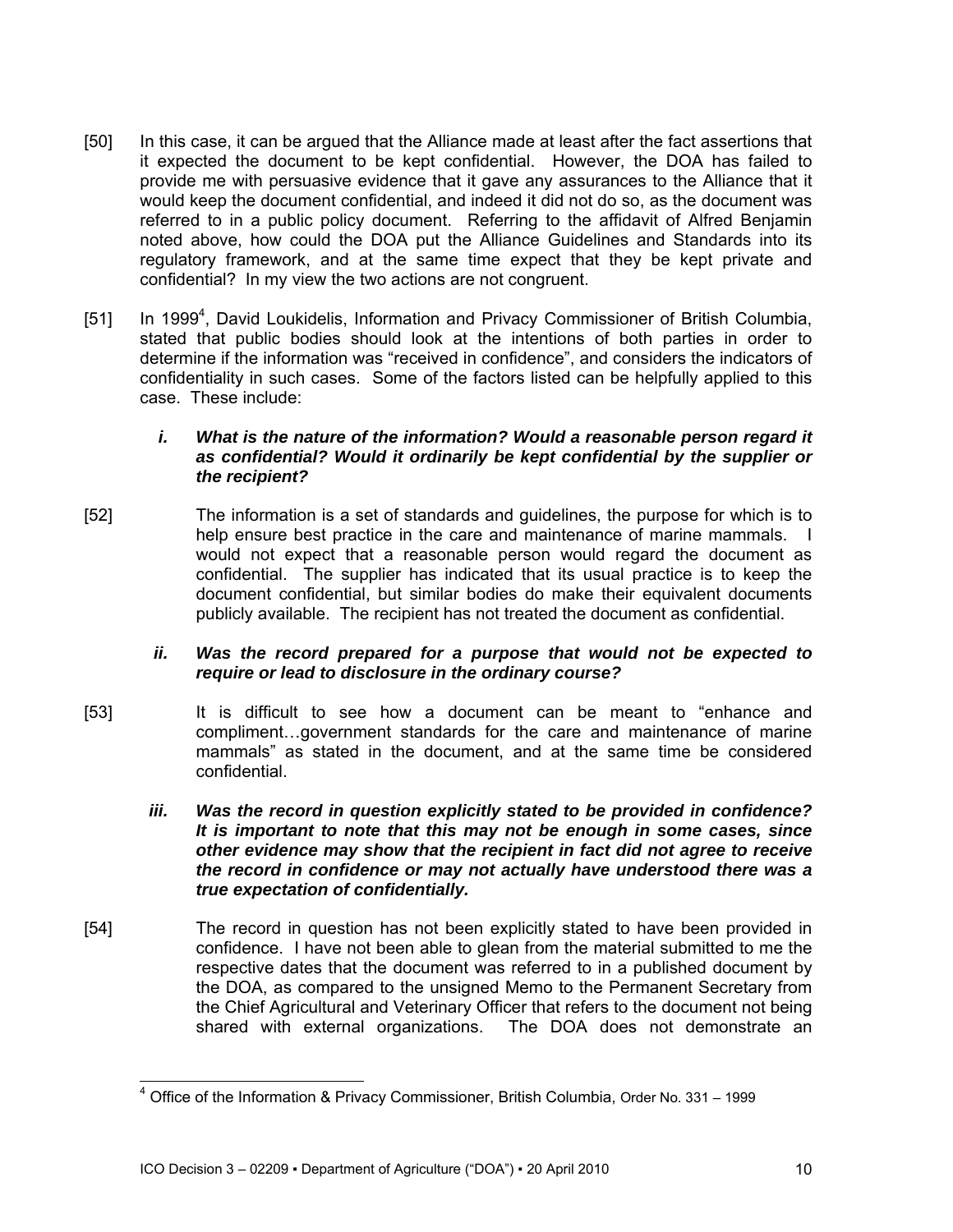understanding that there was a true expectation of confidentiality as it referred to the record in a regulatory document under *The Animals Law.*

### *iv.* Was there an agreement or understanding between the parties that the *information would be treated as confidential by its recipient?*

[55] The pledge of confidentiality referred to in the Alliance's submission has not been demonstrated. The Public Authority has shown no persuasive evidence that it confirmed to the Alliance that the document would be kept confidential, and in fact it was used in formulating and establishing public policy, which inherently is not confidential.

### *v. Do the actions of the public body and the supplier of the record – including after the supply – provide objective evidence of an expectation of, or concern for confidentially?*

- [56] The actions of the DOA in using the document, (or even parts of the document as it intended to do) as a part of public policy, do not demonstrate an expectation or concern for confidentiality. In addition, the supplier of the record itself provided the Applicant with an abbreviated version of the Standards and Guidelines.
- [57] In summary, in this case the subject matter of the document has been used publicly. Even if this was erroneously used, as the DOA asserts, it was still their intention to use sections of the document in Cayman Islands policy. The pledge of confidentiality referred to in the Alliance's submission has not been demonstrated. I have not been provided with evidence that the Public Authority advised the Alliance that the document would be kept confidential, and the evidence against this is that it was used in formulating and establishing public policy. Neither the Alliance nor the DOA have been able to locate records attesting to the fact that the document was originally communicated in confidence. The document itself is not marked "confidential", and in fact refers to its use in enhancing and complementing government standards.
- [58] In my view, the DOA and the AMMPA have failed to establish that this record was communicated in confidence, and **I find that the record requested is not exempt from disclosure under Section 15(b) of the FOI Law.**

## **G. FINDINGS AND DECISION**

Under section 43(1) of the FOI Law, I make the following findings and decision:

## **Findings:**

The Alliance of Marine Mammal Parks and Aquariums Standards and Guidelines is not exempt from disclosure under sections  $15(b)$ ,  $17(b)(i)$ ,  $21(1)(a)(ii)$ , or  $21(1)(b)$  of the *Freedom of Information Law, 2007*.